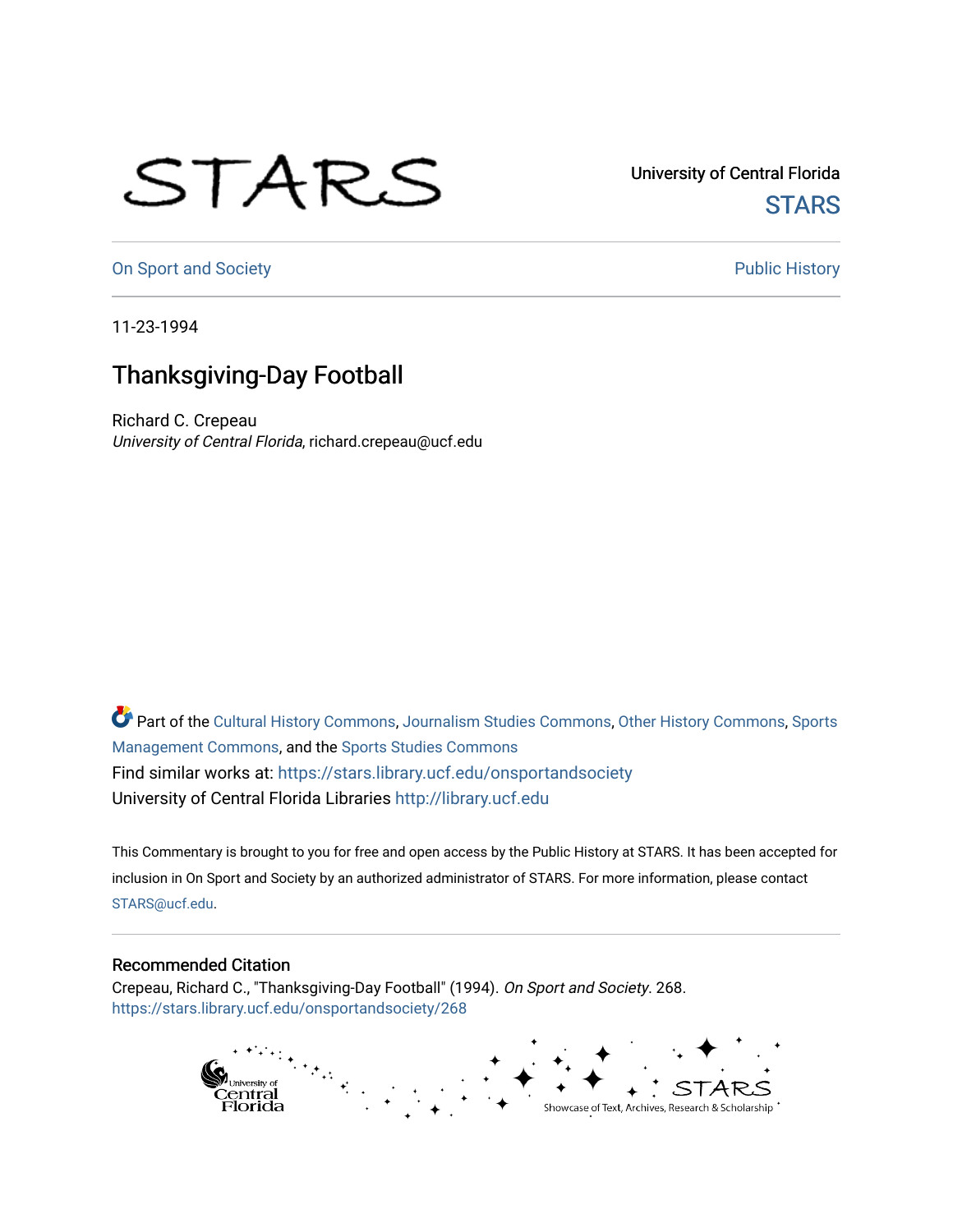## SPORT AND SOCIETY FOR ARETE November 23, 1994

The History of Thanksgiving and of Football both go back into the Middle Ages, and so it may not be so strange that the two would become intertwined in modern America.

The first American Thanksgiving is generally believed to have been in Plymouth Colony in mid-October of 1621, when William Bradford and the Pilgrims gathered with local Indians to give thanks for survival and the first harvest. The first Thanksgiving proclaimed by a President was November 26, 1789 when he called for a national day of Thanksgiving for the new form of government.

By the end of that century the practice had faded into disuse, but through the first half of the nineteenth century Sara Hale, editor of Godey's Lady's Book kept the idea alive writing editorials and letters to presidents and governors urging their adoption of such a day. Finally during the Civil War Abraham Lincoln took her advice and proclaimed the last Thursday of November, 1863, as Thanksgiving Day. The practice stuck.

Eleven years later in 1874 the first intercollegiate football game was played. Two years later the Intercollegiate Football Association was formed and they instituted a championship game for Thanksgiving Day. Within a decade it was the premier athletic event in the nation.

All but twice in the first two decades of the league Princeton and Yale were the participants, and by the 1890's when the game was played in the Polo Grounds it was drawing 40,000 fans. Players, students and fans wore their school colors while banners flew from carriages, hotels, and the business establishments of the city. It was by then one of the most important social events of the season for New York's social elite.

In 1893 the New York Herald noted the significance of the event, declaring: "Thanksgiving Day is no longer a solemn festival to God for mercies given...It is a holiday granted by the State and the Nation to see a game of football." Indeed it was, and would remain so. By the mid-1890's it was estimated that some 120,000 athletes from colleges, clubs, and high schools took part in 5,000 Thanksgiving Day football games across the nation. The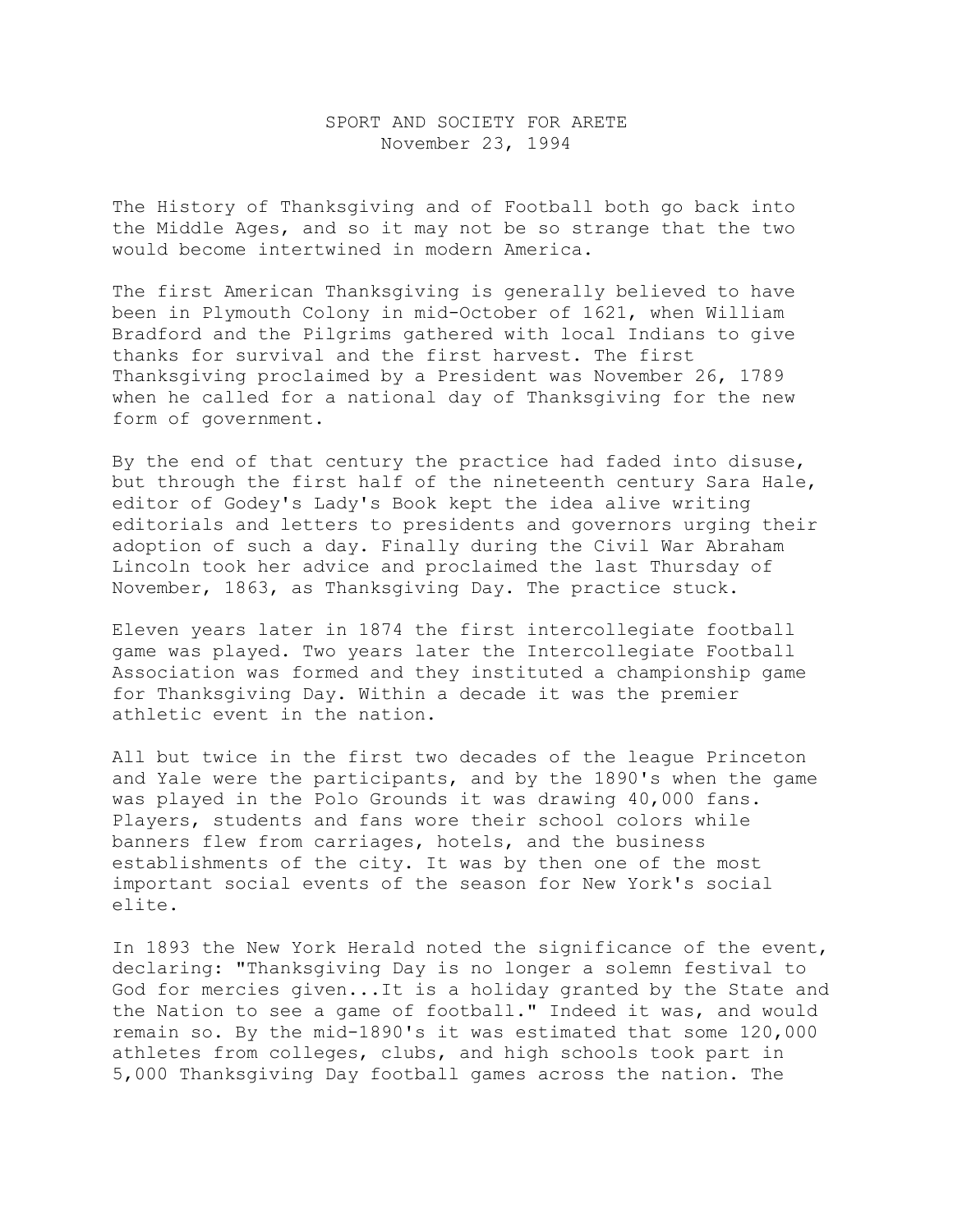Thanksgiving Day game was established as both a tradition and a moneymaker.

The National Football League followed the example of the colleges. In 1934 George Richards bought the Portsmith, Ohio, Spartans, moved them to Detroit, and renamed them the Lions. Richards decided to play the Lions game against the Bears on Thanksgiving Day at the University of Detroit Stadium. With no other professional competition and owning a radio station of his own, Richards was able to put together a 94-station coast-tocoast radio network. This allowed a national radio audience, and 25,000 fans, to witness the 19-16 Bear victory. The Detroit Lions traditional Thanksgiving Day game was born.

When professional football began to attract a national following in the 1950's as the television sport, it was the Lion's Thanksgiving Day game that became a mid-20th century tradition, and until 1963 the Lions always played the Green Bay Packers on Thanksgiving.

I can remember watching terrible Packer teams chasing the legendary Lion quarterback Bobby Lane around Briggs Stadium. I was in awe of Lane the tough Texan who was out of shape, aging, and never wore a facemask. But I loved the Packers and longed for an upset of the Lions.

After Vince Lombardi transformed the Packers into champions, with Starr, Taylor, and Hornung, it was the Lions who pulled the big upsets on Turkey Day in front of growing television audiences. The turkey would not be served until the game was over, as the smell of turkey, gravy, dressing, pumpkin pie and football filled the air. Some games were played in rain, others in snow, and almost always it was cold outside our Minnesota home.

Much has changed since then. The Lions are playing in a dome. They play a variety of teams on Thanksgiving, no longer just the Packers. And because there are now two TV networks covering the NFL, there must be two Thanksgiving Day games, the second one in Dallas, which began in 1966, the merger year. At our house the Turkey is still served at the end of the Lions game, but after the meal we watch the fourth quarter of the game from Dallas over pie and coffee, hoping for a Cowboy loss. And almost always now it is warm outside our Florida home.